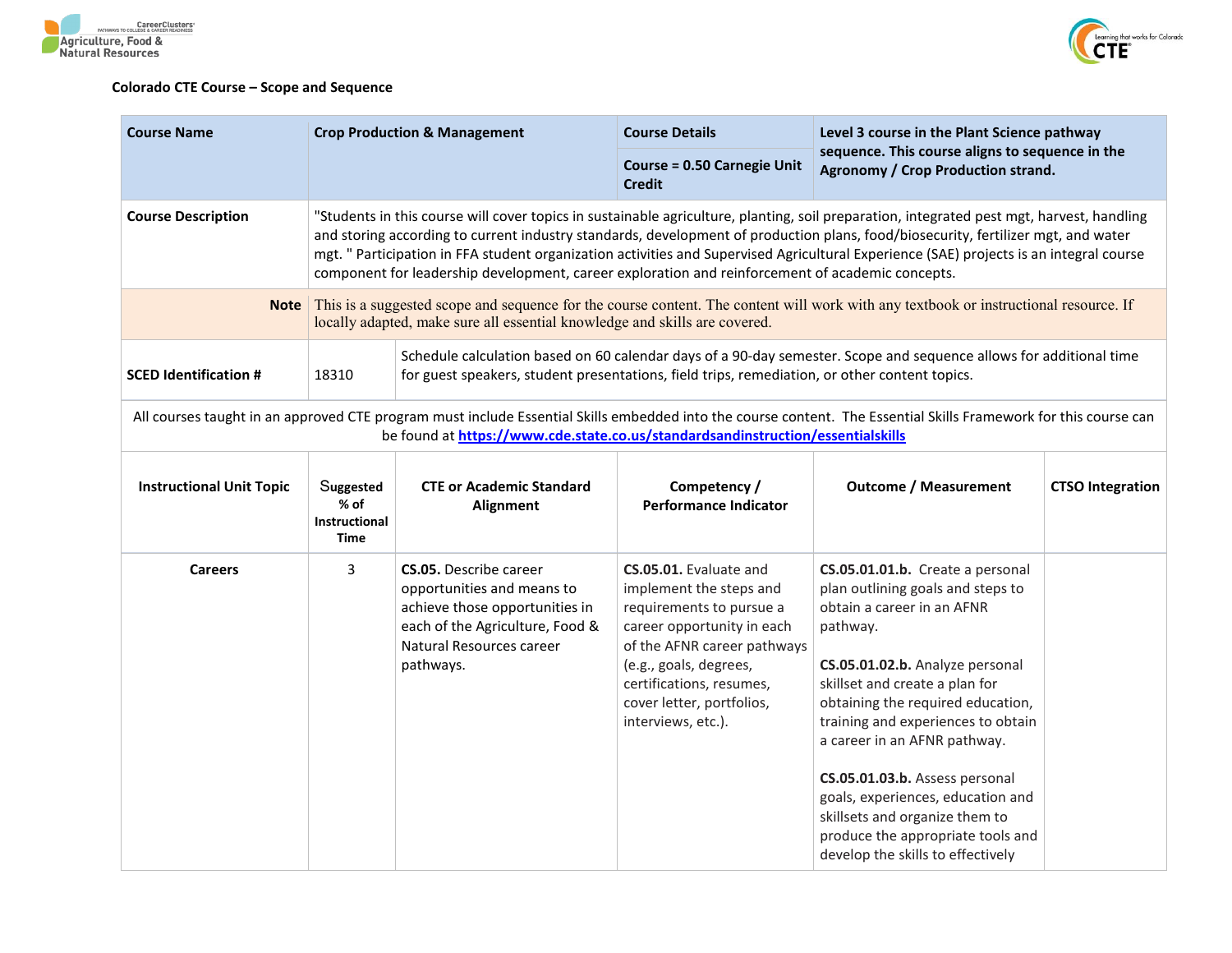



|                                                                  |   |                                                                                                               | CS.05.02. Examine and<br>choose career opportunities<br>that are matched to<br>personal skills, talents, and<br>career goals in an AFNR             | communicate about one's<br>qualifications for an AFNR career.<br>CS.05.02.02.a. Research and<br>describe careers in each of the<br>AFNR pathways and choose<br>potential careers connecting to<br>personal interests and skills.                                                                                                                                                                                                                                       |  |
|------------------------------------------------------------------|---|---------------------------------------------------------------------------------------------------------------|-----------------------------------------------------------------------------------------------------------------------------------------------------|------------------------------------------------------------------------------------------------------------------------------------------------------------------------------------------------------------------------------------------------------------------------------------------------------------------------------------------------------------------------------------------------------------------------------------------------------------------------|--|
| <b>Marketing (domestic and</b><br>Global)                        | 4 | PS.03. Propagate, culture and<br>harvest plants and plant<br>products based on current<br>industry standards. | pathway of interest.<br>PS.03.04. Performance<br>Indicator: Apply principles<br>and practices of sustainable<br>agriculture to plant<br>production. | PS.03.04.02.a. Summarize<br>national/international and<br>local/regional food production<br>systems.<br>PS.03.04.02.b. Compare and<br>contrast the impact on<br>greenhouse gas, carbon footprint<br>of the national/international<br>production system with<br>local/regional production system<br>markets.<br>PS.03.04.02.c. Select and defend<br>the use of<br>nationally/internationally grown<br>or locally/regionally grown for a<br>production operation system. |  |
| Risk management &<br>compliance (FSA,<br>Insurance, water, GMOs) | 4 | PS.03. Propagate, culture and<br>harvest plants and plant<br>products based on current<br>industry standards. | PS.03.01. Performance<br>Indicator: Demonstrate plant<br>propagation techniques in<br>plant system activities.                                      | PS.03.01.05.a. Summarize the<br>principles of recombinant DNA<br>technology and the basic steps in<br>the process.<br>PS.03.01.05.b. Compare and<br>contrast the potential risks and<br>advantages associated with<br>genetically modified plants.<br>PS.03.01.05.c. Evaluate the<br>impact of using genetically                                                                                                                                                       |  |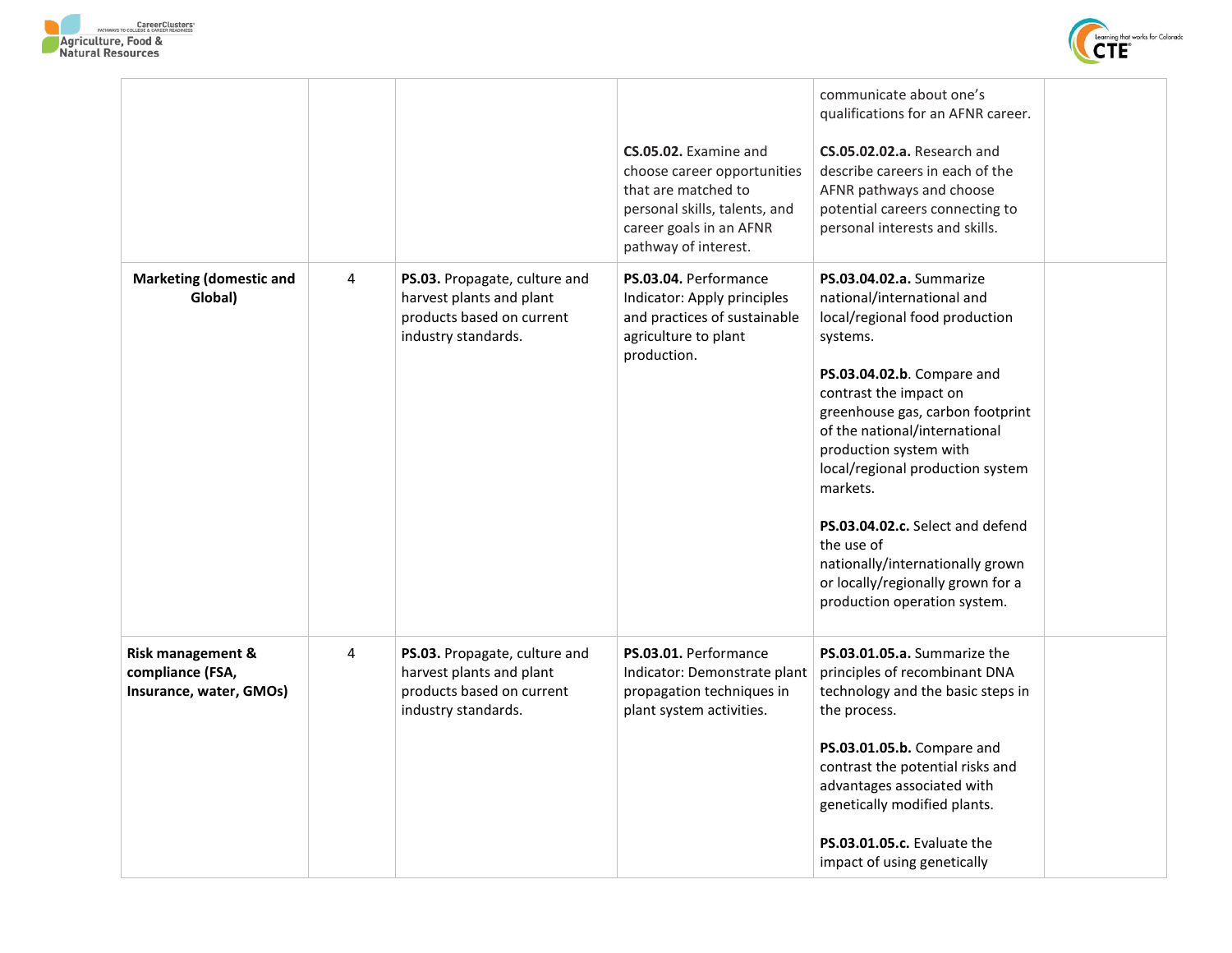



|                           |   |                                                                                                                                      |                                                                                                                                            | modified crops on other<br>production practices.                                                                                                                                                                                                                                                                                                                                                                                                                                                                                                                                                                                                                                                                                                                                                                                                |  |
|---------------------------|---|--------------------------------------------------------------------------------------------------------------------------------------|--------------------------------------------------------------------------------------------------------------------------------------------|-------------------------------------------------------------------------------------------------------------------------------------------------------------------------------------------------------------------------------------------------------------------------------------------------------------------------------------------------------------------------------------------------------------------------------------------------------------------------------------------------------------------------------------------------------------------------------------------------------------------------------------------------------------------------------------------------------------------------------------------------------------------------------------------------------------------------------------------------|--|
| <b>Precision Data</b>     | 8 | PST.05. Use control,<br>monitoring, geospatial and other<br>technologies in AFNR power,<br>structural and technical systems.         | PST.05.03. Performance<br>Indicator: Apply geospatial<br>technologies to solve<br>problems and increase the<br>efficiency of AFNR systems. | PST.05.03.01.a. Research and<br>summarize the impact of utilizing<br>geospatial technologies (i.e., GPS,<br>GIS, remote sensing, telematics,<br>etc.) in AFNR systems.<br>PST.05.03.01.b. Analyze and<br>interpret trends in data collected<br>utilizing geospatial technologies.<br>PST.05.03.01.c. Collect data and<br>create maps utilizing geospatial<br>technologies.<br><b>PST.05.03.02.a.</b> Examine the<br>components of precision<br>technologies used in AFNR<br>systems.<br>PST.05.03.02.b. Analyze and<br>calculate the economic impact of<br>utilizing precision technologies<br>(e.g., GPS/GIS) in AFNR systems.<br>PST.05.03.02.c. Install, maintain<br>and service instrumentation and<br>equipment used for precision<br>technologies (i.e., GPS receivers,<br>yield monitors, remote sensors,<br>etc.) used in AFNR systems. |  |
| Soil management & Tillage | 3 | PS.01. Develop and implement<br>a crop management plan for a<br>given production goal that<br>accounts for environmental<br>factors. | PS.01.02. Performance<br>Indicator: Prepare and<br>manage growing media for<br>use in plant systems.                                       | PS.01.02.01.c. Formulate and<br>prepare growing media for<br>specific plants or crops.                                                                                                                                                                                                                                                                                                                                                                                                                                                                                                                                                                                                                                                                                                                                                          |  |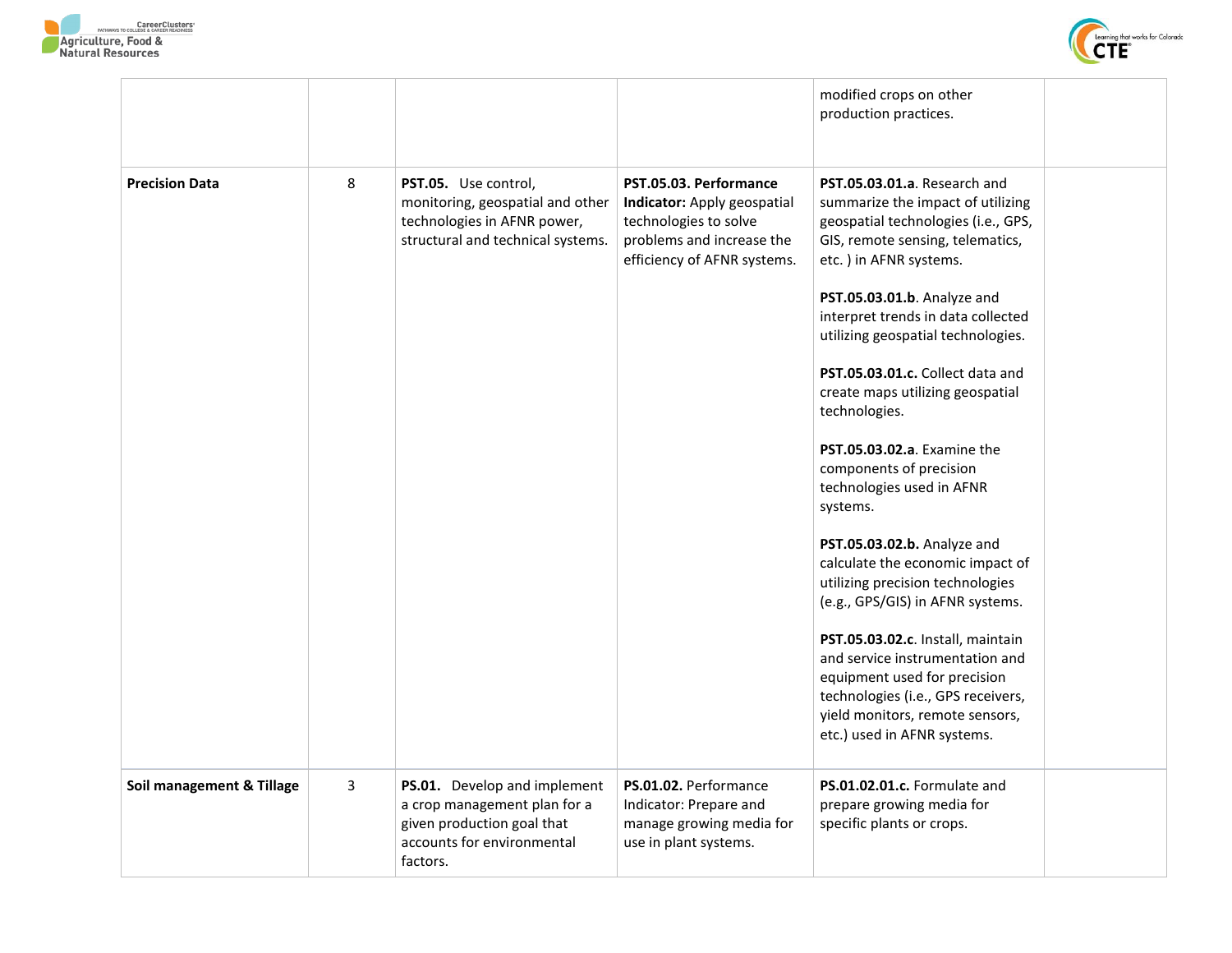



|                                    |                |                                                                                                               |                                                                                                         | PS.01.02.02.a. Identify the<br>categories of soil water.<br>PS.01.02.02.b. Discuss how soil<br>drainage and water-holding<br>capacity can be improved.                                                                                                                                                                                                                                                                                                 |
|------------------------------------|----------------|---------------------------------------------------------------------------------------------------------------|---------------------------------------------------------------------------------------------------------|--------------------------------------------------------------------------------------------------------------------------------------------------------------------------------------------------------------------------------------------------------------------------------------------------------------------------------------------------------------------------------------------------------------------------------------------------------|
|                                    |                |                                                                                                               |                                                                                                         | PS.01.02.02.c. Determine the<br>hydraulic conductivity for soil and<br>how the results influence<br>irrigation practices.                                                                                                                                                                                                                                                                                                                              |
| IPM (insects, weeds,<br>chemicals) | $\overline{7}$ | PS.03. Propagate, culture and<br>harvest plants and plant<br>products based on current<br>industry standards. | PS.03.02. Performance<br>Indicator: Develop and<br>implement a management<br>plan for plant production. | PS.03.02.01.b. Inspect<br>propagation material for evidence<br>of pests or disease.<br>PS.03.02.01.c. Produce pest- and<br>disease-free propagation<br>material.                                                                                                                                                                                                                                                                                       |
|                                    |                |                                                                                                               | PS.03.03 Develop and<br>implement a plan for<br>integrated pest<br>management for plant<br>production   | PS.03.03.01.a. Identify and<br>categorize plant pests, diseases<br>and disorders.<br>PS.03.03.01.b. Identify and<br>analyze major local weeds, insect<br>pests and infectious and<br>noninfectious plant diseases.<br>PS.03.03.01.c. Devise solutions for<br>plant pests, diseases and<br>disorders.<br>PS.03.03.02.a. Diagram the life<br>cycle of major plant pests and<br>diseases.<br>PS.03.03.02.b. Predict pest and<br>disease problems based on |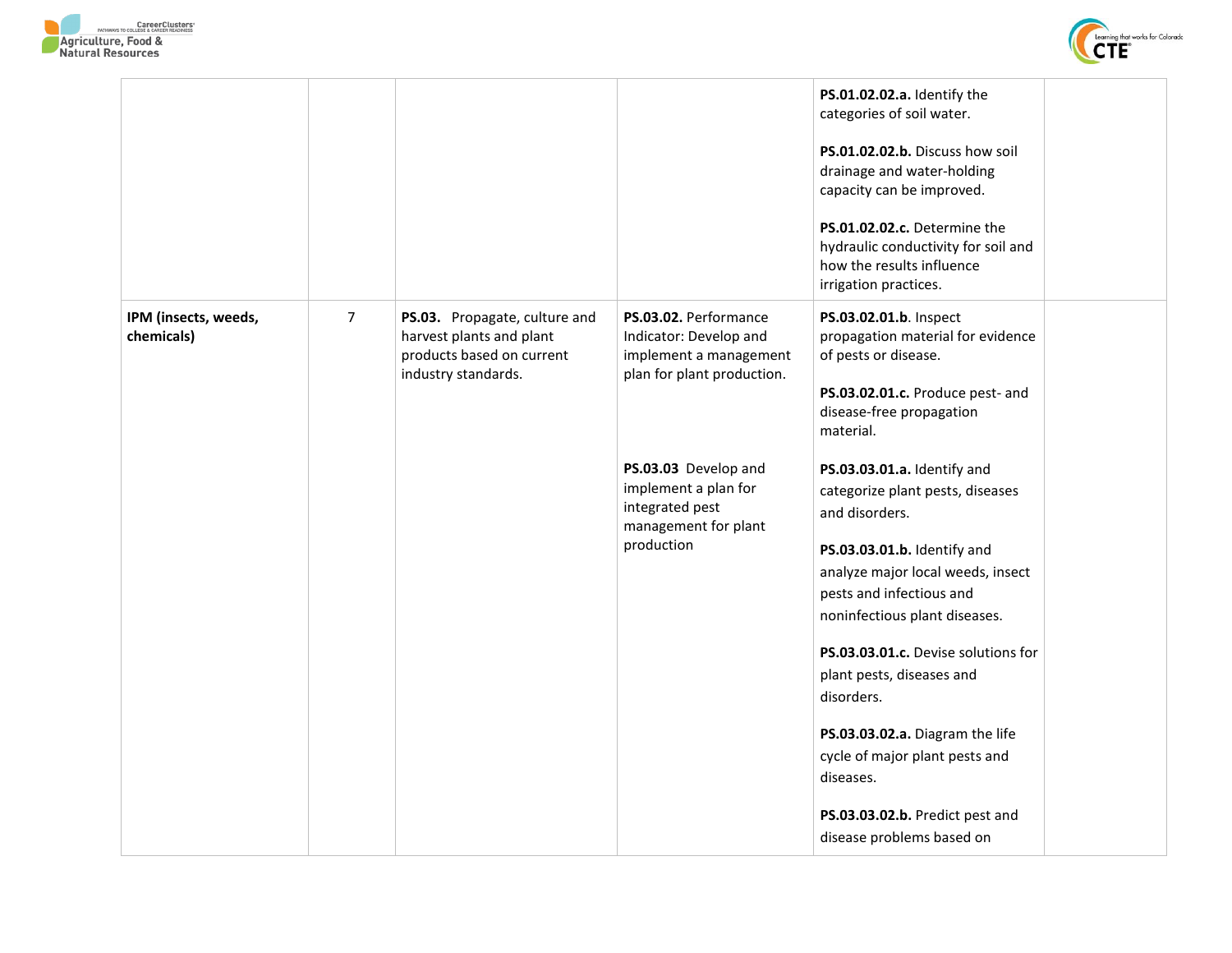



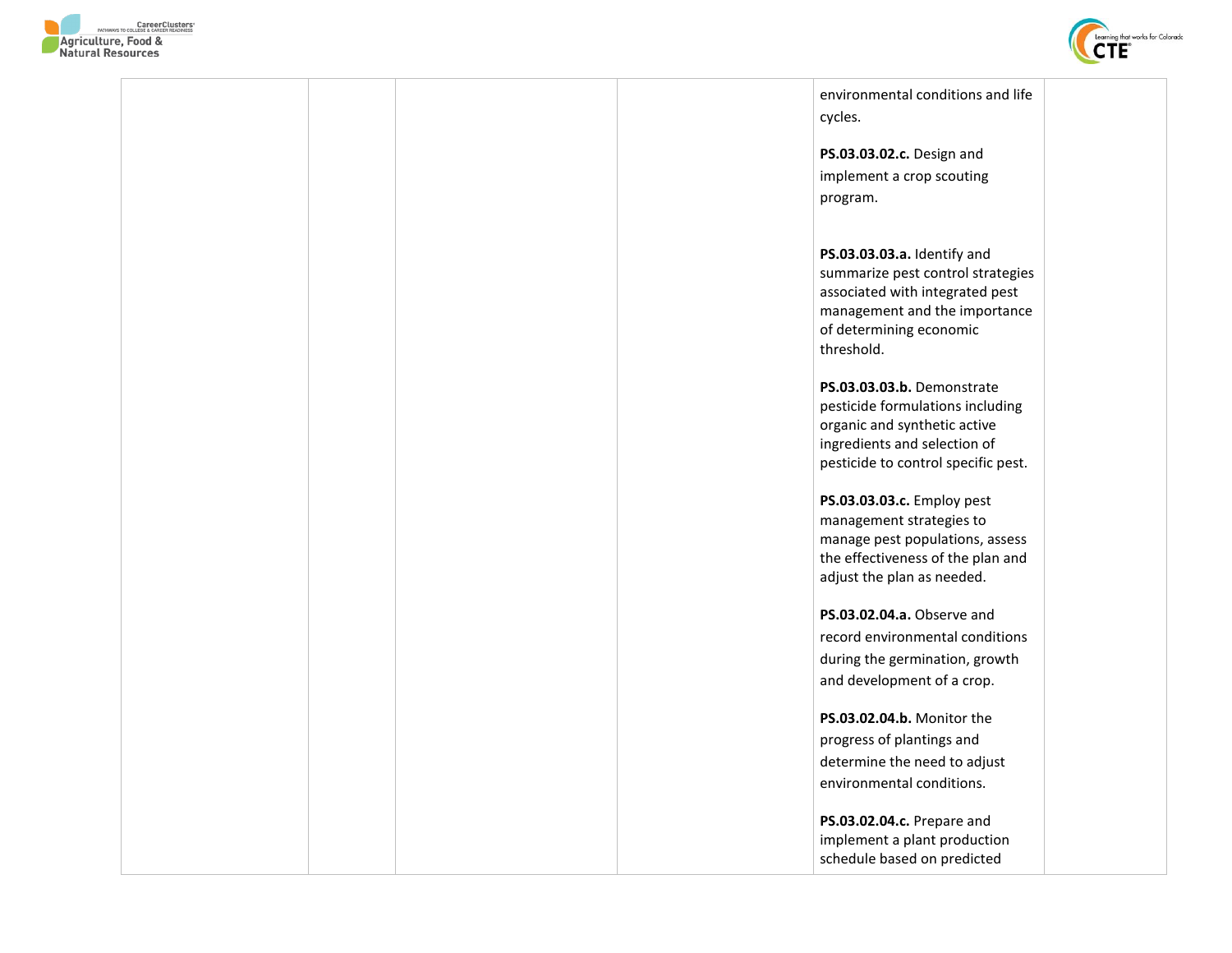



|                                                                                 |                |                                                                                                                                      |                                                                                             | environmental conditions and<br>desired market target (e.g., having<br>plants ready to market on a<br>specific day such as Mother's Day,<br>organic production, low<br>maintenance landscape plants,<br>etc.).                                                                                                                                                                                                                                                                                                                                                                                                                                                                                                                                                                                                                                                                                         |  |
|---------------------------------------------------------------------------------|----------------|--------------------------------------------------------------------------------------------------------------------------------------|---------------------------------------------------------------------------------------------|--------------------------------------------------------------------------------------------------------------------------------------------------------------------------------------------------------------------------------------------------------------------------------------------------------------------------------------------------------------------------------------------------------------------------------------------------------------------------------------------------------------------------------------------------------------------------------------------------------------------------------------------------------------------------------------------------------------------------------------------------------------------------------------------------------------------------------------------------------------------------------------------------------|--|
| Fertilizer management(<br>soil sample, plant tissue<br>sample, calibrate equip) | $\overline{7}$ | PS.01. Develop and implement<br>a crop management plan for a<br>given production goal that<br>accounts for environmental<br>factors. | PS.01.03. Develop and<br>implement a fertilization<br>plan for specific plants or<br>crops. | PS.01.03.01.a. Identify the<br>essential nutrients for plant<br>growth and development and<br>their major functions (e.g.,<br>nitrogen, phosphorous,<br>potassium, etc.).<br>PS.01.03.01.b. Analyze the effects<br>of nutrient deficiencies and<br>symptoms and recognize<br>environmental causes of nutrient<br>deficiencies.<br>PS.01.03.01.c. Monitor plants for<br>signs of nutrient deficiencies and<br>prepare a scouting report to<br>correct elements negatively<br>affecting plant growth in a field or<br>greenhouse.<br>PS.01.03.03.a. Collect soil and<br>plant tissue samples using<br>generally accepted procedures<br>and explain how incorrect sample<br>collection will affect the results of<br>a laboratory analysis.<br>PS.01.03.03.b. Interpret<br>laboratory analyses of soil and<br>tissue samples.<br>PS.01.03.03.c. Prescribe fertilizer<br>applications based on the results |  |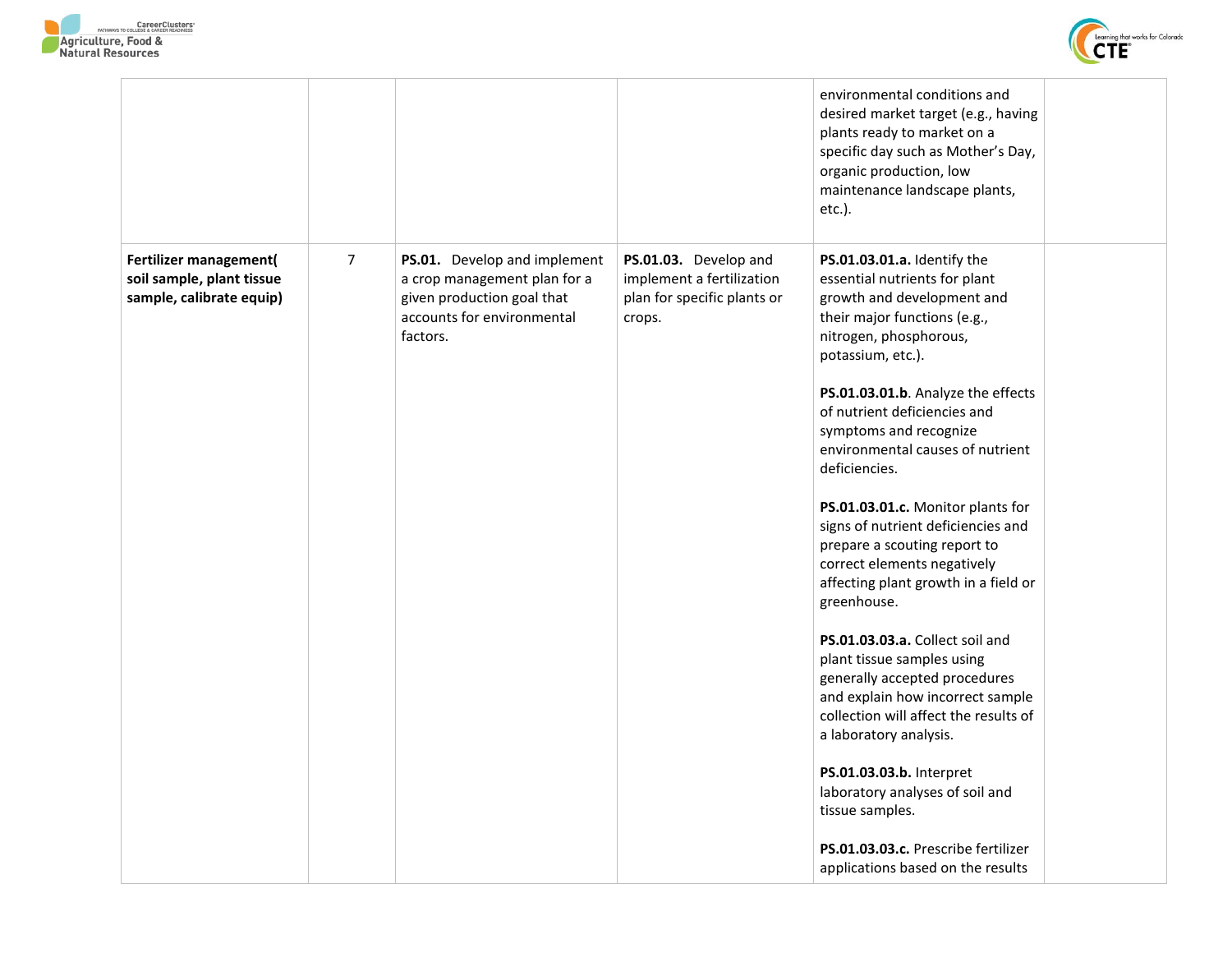



|                                                                                                                                                                                                                                                                                                                                                                                                                                         |    |                                                                                                                                                                                                                                                                     |                                                                                                                                                                 | of a laboratory analysis of soil and<br>plant tissue samples.<br>PS.01.03.04.a. Identify fertilizer<br>sources of essential plant<br>nutrients; explain fertilizer<br>formulations, including organic<br>and inorganic; and describe<br>different methods of fertilizer<br>application.<br>PS.01.03.04.b. Calculate the<br>amount of fertilizer to be applied<br>based on nutrient<br>recommendation and fertilizer<br>analysis.<br>PS.01.03.04.c. Calibrate<br>application equipment to meet<br>plant nutrient needs.<br>PS.01.03.06.a. Summarize the<br>impact of environmental factors<br>on nutrient availability (e.g.,<br>moisture, temperature, pH, etc.). |
|-----------------------------------------------------------------------------------------------------------------------------------------------------------------------------------------------------------------------------------------------------------------------------------------------------------------------------------------------------------------------------------------------------------------------------------------|----|---------------------------------------------------------------------------------------------------------------------------------------------------------------------------------------------------------------------------------------------------------------------|-----------------------------------------------------------------------------------------------------------------------------------------------------------------|-------------------------------------------------------------------------------------------------------------------------------------------------------------------------------------------------------------------------------------------------------------------------------------------------------------------------------------------------------------------------------------------------------------------------------------------------------------------------------------------------------------------------------------------------------------------------------------------------------------------------------------------------------------------|
| Crop production (corn,<br>wheat, alfalfa, sorghum,<br>millet, vegetables,<br>potatoes, grass hay, soy<br>beans, barley, sunflowers,<br>hemp, specialty)<br><b>Growth Seasons</b><br>$\bullet$<br><b>Varieties</b><br>$\bullet$<br>Water/irrigation<br>$\bullet$<br><b>Tilleage</b><br>$\bullet$<br><b>Planting</b><br>$\bullet$<br><b>Harvest</b><br>$\bullet$<br><b>Rotation</b><br><b>Uses</b><br><b>Crop processing</b><br>$\bullet$ | 24 | PS.01. Develop and implement<br>a crop management plan for a<br>given production goal that<br>accounts for environmental<br>factors.<br>PS.02. Apply principles of<br>classification, plant anatomy,<br>and plant physiology to plant<br>production and management. | PS.01.01. Determine the<br>influence of environmental<br>factors on plant growth.<br>PS.01.02. Prepare and<br>manage growing media for<br>use in plant systems. | PS.01.01.02.b. Determine the<br>optimal air and temperature<br>conditions for plant growth.<br>PS.01.02.02.a. Identify the<br>categories of soil water.<br>PS.01.02.02.b. Discuss how soil<br>drainage and water-holding<br>capacity can be improved.<br>PS.01.02.02.c. Determine the<br>hydraulic conductivity for soil and<br>how the results influence<br>irrigation practices.                                                                                                                                                                                                                                                                                |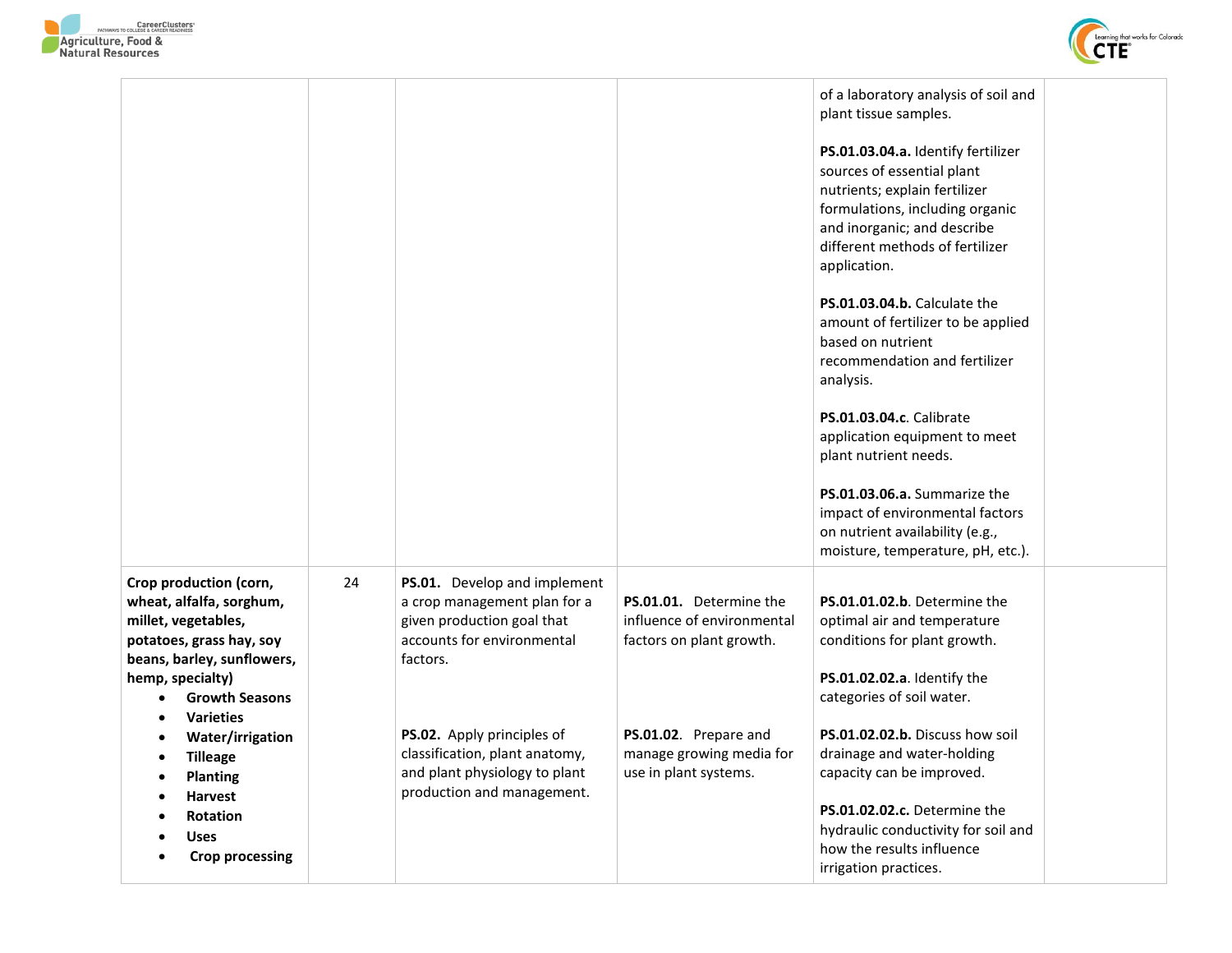



| <b>Storage</b> |                                                                                                               | PS.02.03. Apply knowledge<br>of plant physiology and<br>energy conversion to plant<br>systems. | PS.02.03.05.c. Devise plans for<br>plant management that applies<br>knowledge of transpiration,<br>translocation and assimilation on<br>plant growth. |
|----------------|---------------------------------------------------------------------------------------------------------------|------------------------------------------------------------------------------------------------|-------------------------------------------------------------------------------------------------------------------------------------------------------|
|                | PS.03. Propagate, culture and<br>harvest plants and plant<br>products based on current<br>industry standards. | PS.03.01. Demonstrate<br>plant propagation<br>techniques in plant system<br>activities.        | PS.03.01.02.a. Demonstrate<br>sowing techniques for providing<br>favorable conditions to meet the<br>factors of seed germination.                     |
|                |                                                                                                               |                                                                                                | PS.03.01.02.b. Handle seed to<br>overcome seed dormancy<br>mechanisms and to maintain seed<br>viability and vigor.                                    |
|                |                                                                                                               |                                                                                                | PS.03.01.02.c. Conduct tests<br>associated with seed germination<br>rates, viability and vigor.                                                       |
|                |                                                                                                               | PS.03.02. Develop and<br>implement a management<br>plan for plant production.                  | PS.03.02.02.a. List and summarize<br>the reasons for preparing growing<br>media before planting.                                                      |
|                |                                                                                                               |                                                                                                | PS.03.02.02.b. Prepare soil and<br>growing media for planting with<br>the addition of amendments.                                                     |
|                |                                                                                                               |                                                                                                | PS.03.02.02.c. Analyze how<br>mechanical planting equipment<br>performs soil preparation and<br>seed placement.                                       |
|                |                                                                                                               |                                                                                                | PS.03.02.03.a. Determine seeding<br>rate need for specified plant<br>population or desired quantity of<br>finished plants.                            |
|                |                                                                                                               |                                                                                                |                                                                                                                                                       |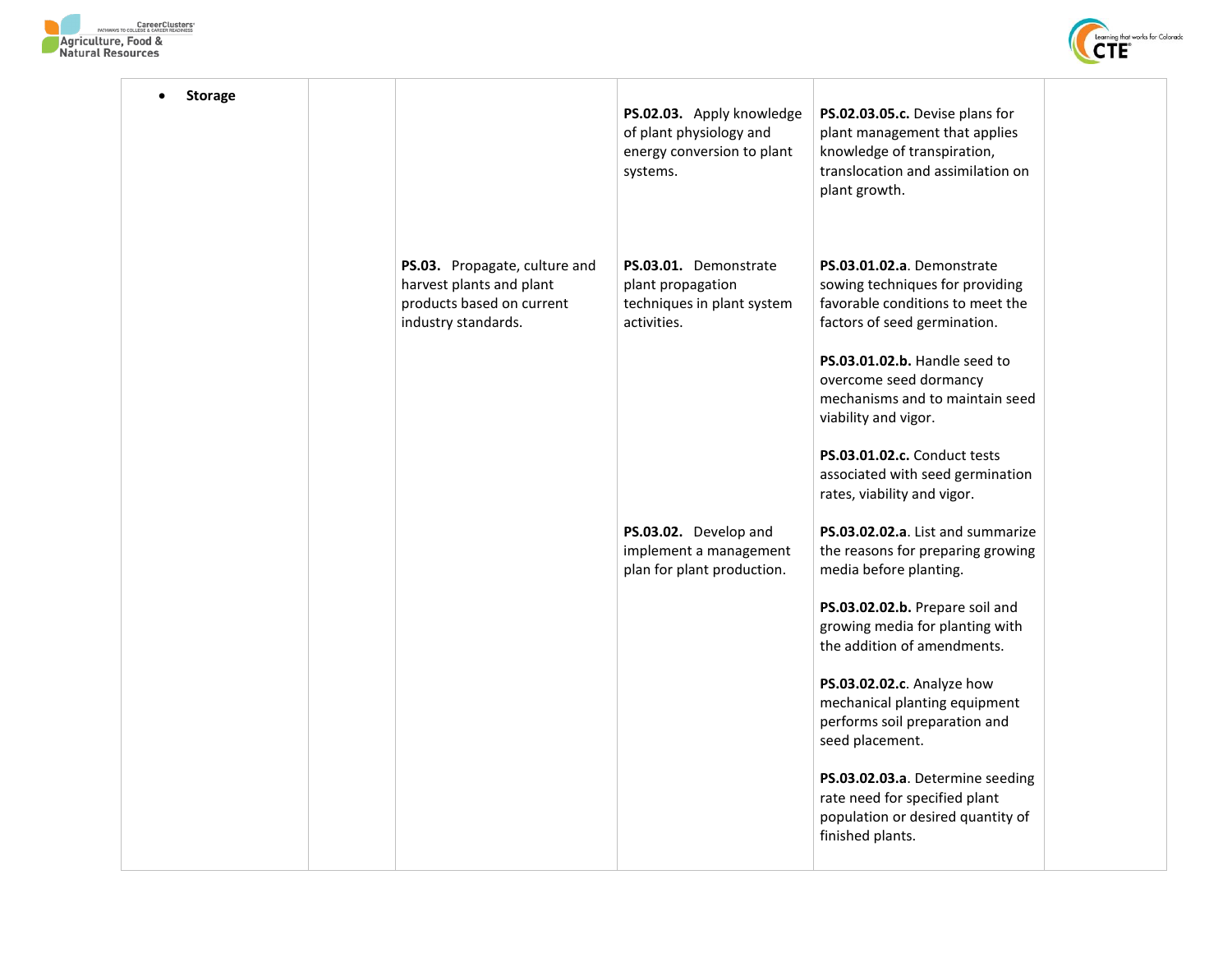



|  |                                                                                          | PS.03.02.03.b. Apply pre-plant<br>treatments required of seeds and<br>plants and evaluate the results.                                                                     |  |
|--|------------------------------------------------------------------------------------------|----------------------------------------------------------------------------------------------------------------------------------------------------------------------------|--|
|  |                                                                                          | PS.03.02.03.c. Adjust and<br>calibrate mechanized seeding<br>and/or planting equipment for<br>desired seed application rate.                                               |  |
|  |                                                                                          | PS.03.02.04.a. Observe and<br>record environmental conditions<br>during the germination, growth<br>and development of a crop.                                              |  |
|  |                                                                                          | PS.03.02.04.b. Monitor the<br>progress of plantings and<br>determine the need to adjust<br>environmental conditions.                                                       |  |
|  |                                                                                          | PS.03.03.04.a. Distinguish<br>between risks and benefits<br>associated with the materials and<br>methods used in plant pest<br>management.                                 |  |
|  |                                                                                          | PS.03.03.04.b. Examine and apply<br>procedures for the safe handling,<br>use and storage of pesticides<br>including personal protective<br>equipment and reentry interval. |  |
|  |                                                                                          | PS.03.03.04.c. Evaluate<br>environmental and consumer<br>concerns regarding pest<br>management strategies.                                                                 |  |
|  | PS.03.05. Harvest, handle<br>and store crops according to<br>current industry standards. | PS.03.05.01.a. Identify and<br>summarize harvesting methods<br>and equipment.                                                                                              |  |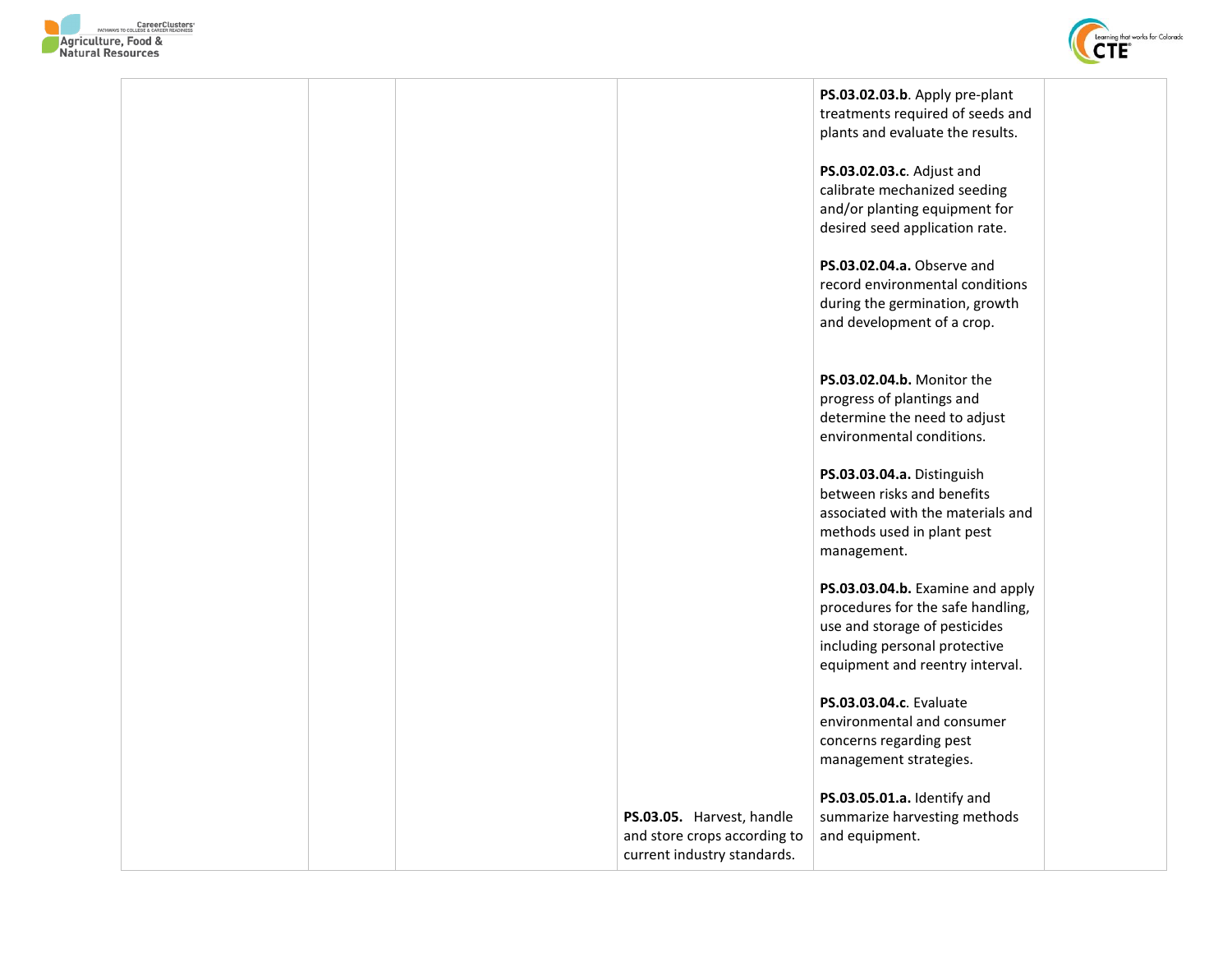



|  |  | PS.03.05.01.b. Assess the stage of<br>growth to determine crop<br>maturity or marketability and<br>demonstrate proper harvesting<br>techniques.                                                                             |  |
|--|--|-----------------------------------------------------------------------------------------------------------------------------------------------------------------------------------------------------------------------------|--|
|  |  | PS.03.05.01.c. Analyze the<br>processed used by mechanical<br>harvesting equipment.                                                                                                                                         |  |
|  |  | PS.03.05.02.a. Research and<br>summarize reasons for calculating<br>crop loss and or damage.                                                                                                                                |  |
|  |  | PS.03.05.02.b. Evaluate crop yield<br>and loss data and make<br>recommendations to reduce crop<br>loss.                                                                                                                     |  |
|  |  | PS.03.05.02.c. Implement and<br>evaluate the effectiveness of<br>plans to reduce crop loss.                                                                                                                                 |  |
|  |  | PS.03.05.03.a. Research and<br>summarize how safety is ensured<br>at each stage of the following<br>processes: harvesting, processing<br>and storing.                                                                       |  |
|  |  | PS.03.05.03.b. Research and<br>analyze practices used to maintain<br>a safe product through harvest,<br>processing, storage and shipment<br>(e.g., Food Safety Modernization<br>Act, Good Agricultural Practices,<br>etc.). |  |
|  |  | PS.03.05.03.c. Research laws and<br>apply regulations to ensure the<br>production of plants and plant                                                                                                                       |  |